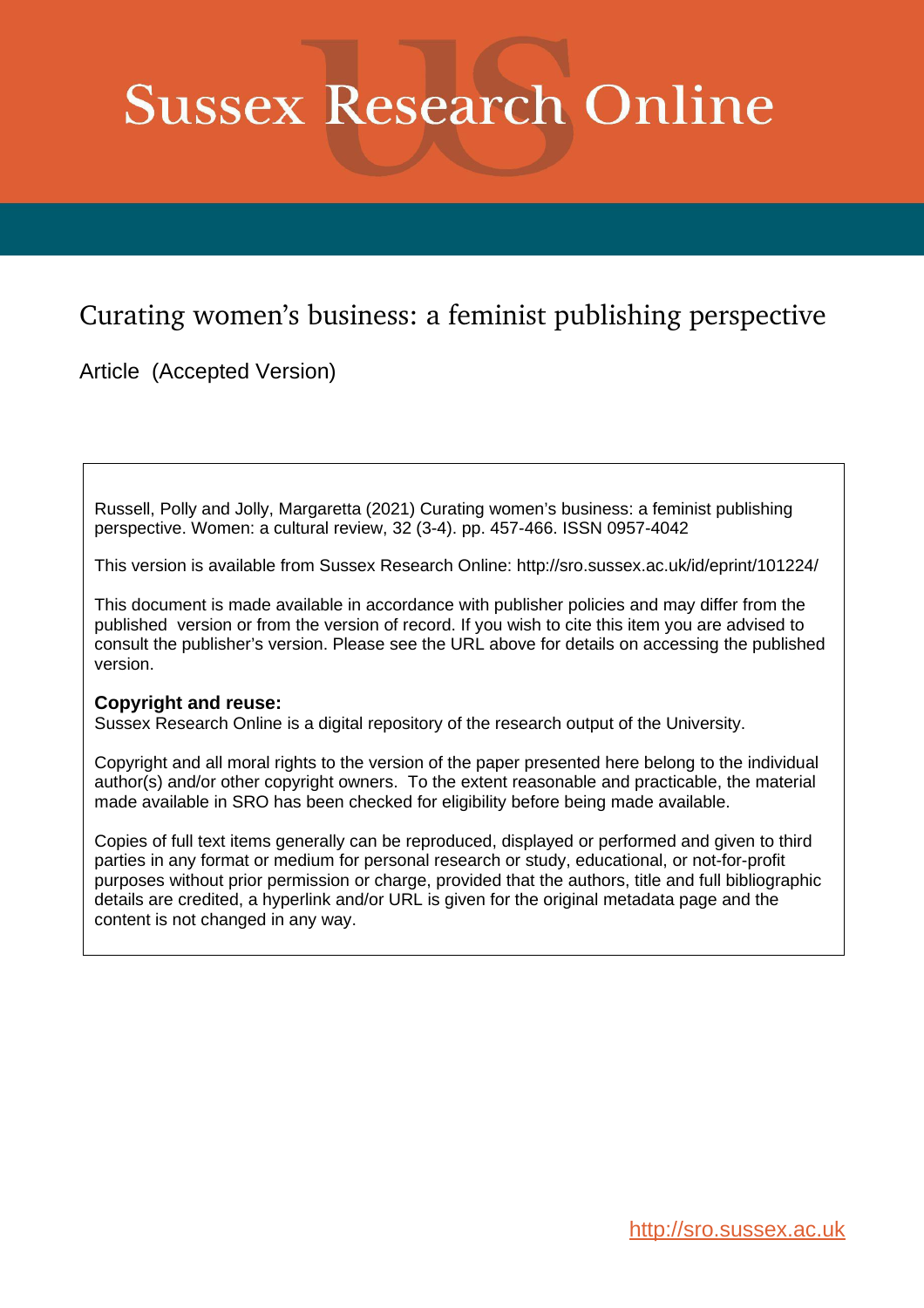### **Curating Women's Business: A Feminist Publishing Perspective**

Polly Russell <sup>a\*</sup> interviewed by Margaretta Jolly<sup>b</sup>

Polly Russell *<sup>a</sup> \** Head of Eccles Centre at the British Library, London, UK, polly.russell@bl.uk

Margaretta Jolly*<sup>b</sup>* School of Media, Arts and Humanities, University of Sussex, Falmer, UK, BN1 9RG, [m.jolly@sussex.ac.uk](mailto:m.jolly@sussex.ac.uk)

Dr Polly Russell is Head of the Eccles Centre at the British Library. Prior to taking up this post in November 2020 she was Lead Curator for Contemporary Politics and Public Life, British Library. Spanning 1950 to the present day the collections she is responsible for include the papers of parliamentary politicians, charitable institutions, campaigning organisations, activists, editors, civil servants, scientists and academics. Polly's research interests include twentieth century women's movements and feminism, the history of British food and the social, cultural and political connections between food and everyday life. As the British Library's project lead for [Sisterhood & After: An Oral](http://www.bl.uk/sisterhood)  [History of the Women's Liberation Movement a](http://www.bl.uk/sisterhood)nd for the recently launched digitised *[Spare Rib](https://journalarchives.jisc.ac.uk/britishlibrary/sparerib)* magazine resource, she is a key partner to [The Business of Women's Words:](http://blogs.sussex.ac.uk/businessofwomenswords/)  [Purpose and Profit in Feminist Publishing](http://blogs.sussex.ac.uk/businessofwomenswords/) (BOWW).

**[Margaretta Jolly](http://www.sussex.ac.uk/profiles/16251)** is Professor of Cultural Studies in the School of Media, Arts and Humanities, University of Sussex and directs the University's [Centre for Life History](http://www.sussex.ac.uk/clhlwr/)  [and Life Writing Research.](http://www.sussex.ac.uk/clhlwr/) She is editor of *The Encyclopedia of Life Writing*  (Routledge, 2001) and author of *Sisterhood and After: An Oral History of the UK Women's Liberation Movement* (OUP, 2019), based on the archive she helped create in partnership with Polly Russell at the British Library 2010-14. She is also Principal Investigator for [The Business of Women's Words: Purpose and Profit in Feminist](http://blogs.sussex.ac.uk/businessofwomenswords/)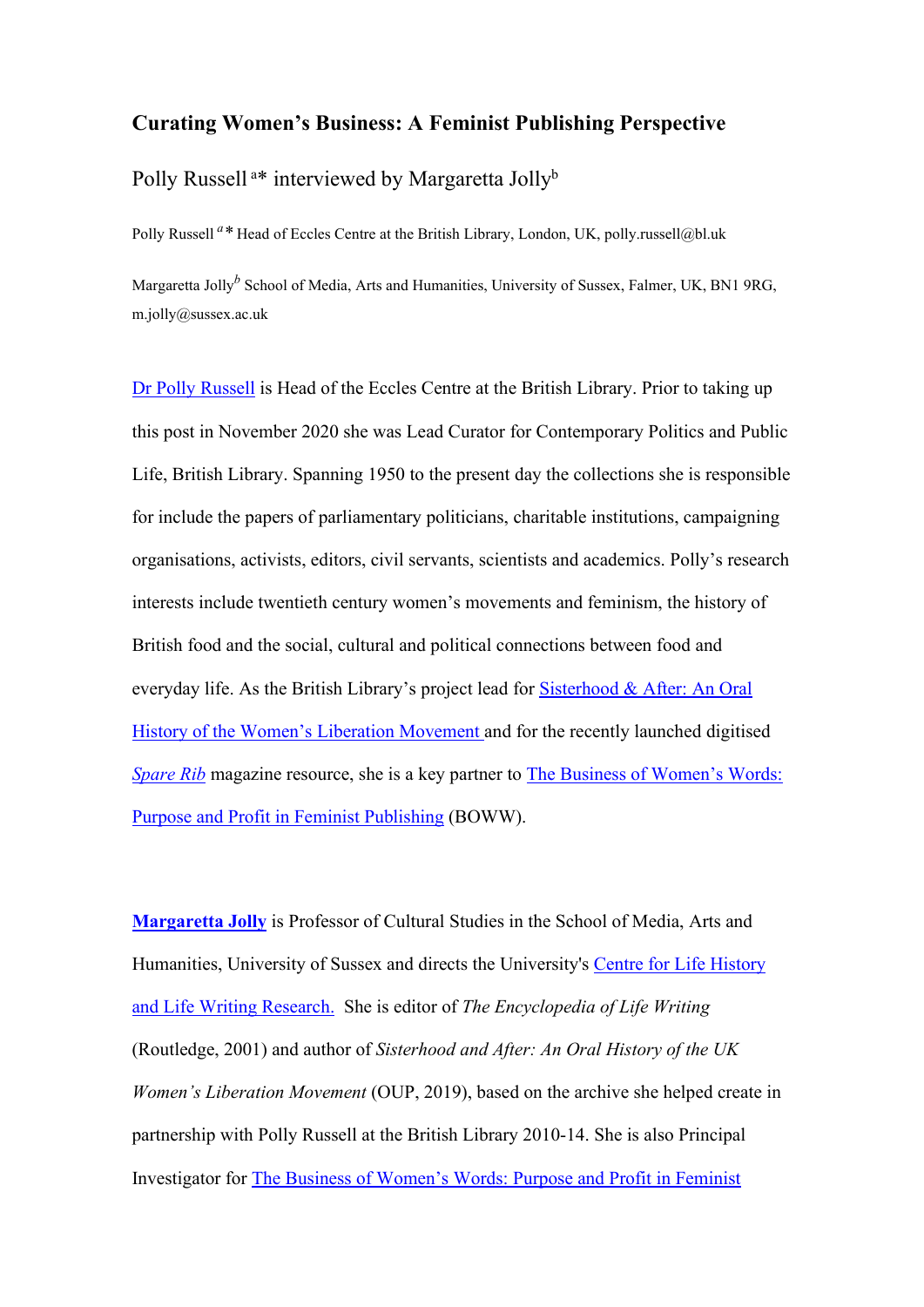[Publishing,](http://blogs.sussex.ac.uk/businessofwomenswords/) likewise partnered with The British Library and funded by The Leverhulme Trust.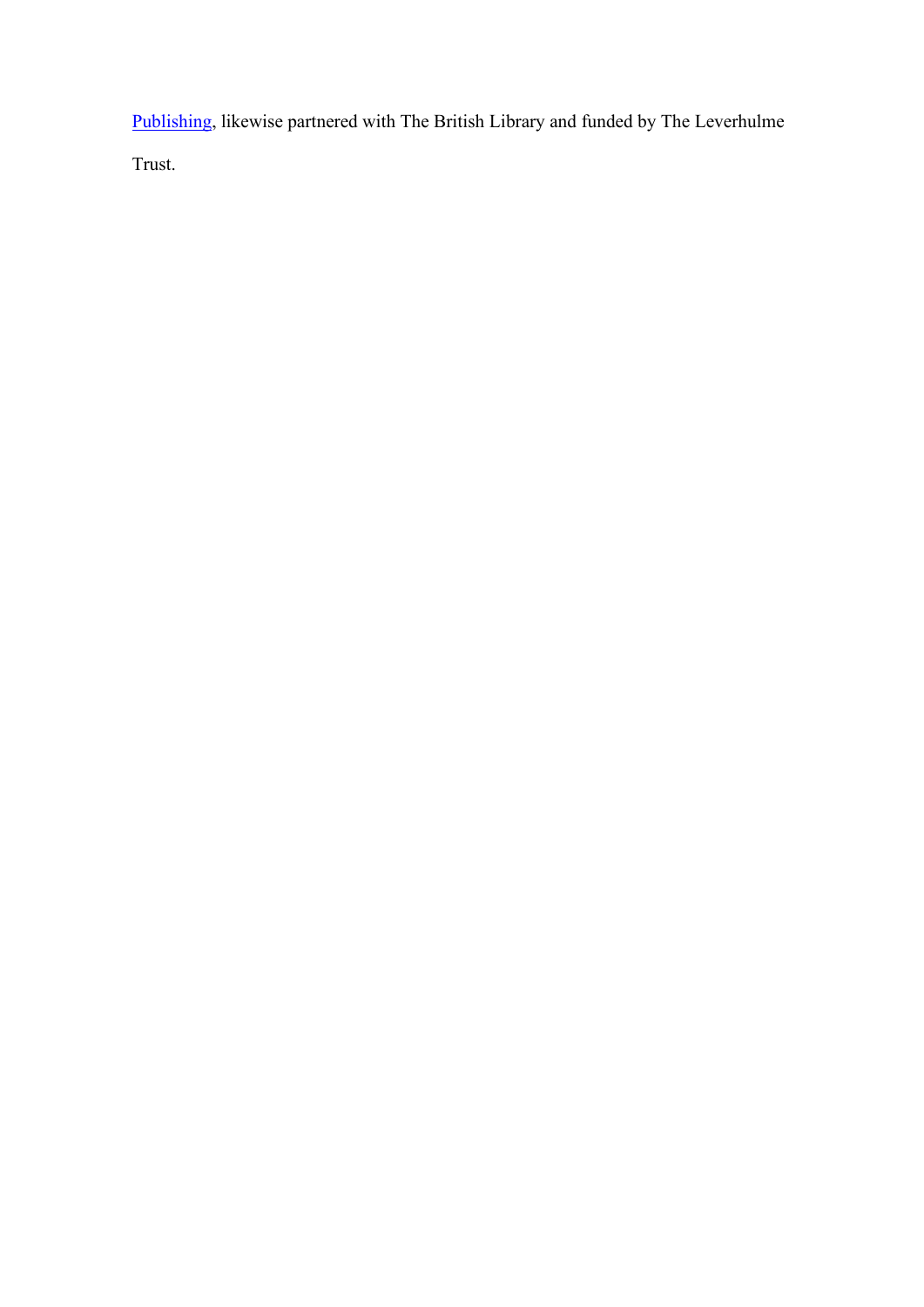### **Curating Women's Business: A Feminist Publishing Perspective**

This article takes the form of an interview with Polly Russell, the Lead Curator for Contemporary Politics and Public Life in the Manuscripts and Archives department at the British Library 2015-20, who is also British Library partner to The Business of Women's Words project, led by interviewer Margaretta Jolly. Russell discusses if and how archival practices capture radical business histories and how they could be developed to further connect and communicate them. This includes debates over enhancing collection records, privacy, law and reputation management, and links with professional and social movement networks. She points to the creative use of archival materials from Virago, Spare Rib and other feminist publishing businesses in a digital map, radio programmes, schools and professional training workshops, and a major public exhibition at The British Library. We conclude by considering the future of the radical business archive in an age of digital technology.

Keywords: feminist, business, archives, cataloguing, curation, engagement

**Margaretta Jolly (MJ**): Would you tell us about your role at the British Library, and where it touches the history of women in business or feminist business?

**Polly Russell (PR):** I became Lead Curator for the newly formed Contemporary Politics and Public Lives (CPPL), Archives and Manuscript department at the British Library (BL) in 2015. The department, is part of the BL's Contemporary British section, and was tasked to build a new archive collection of 'contemporary politics and public life' of 'relevance to national life.' 'Contemporary' in this context refers to post-1950, subject to negotiation on occasion! The department consists of 2.5 curators and we work with paper and born digital archives. Our collecting area necessarily overlaps with other BL collecting departments like Oral History and spoken word recordings, as well as with our Events and Learning teams.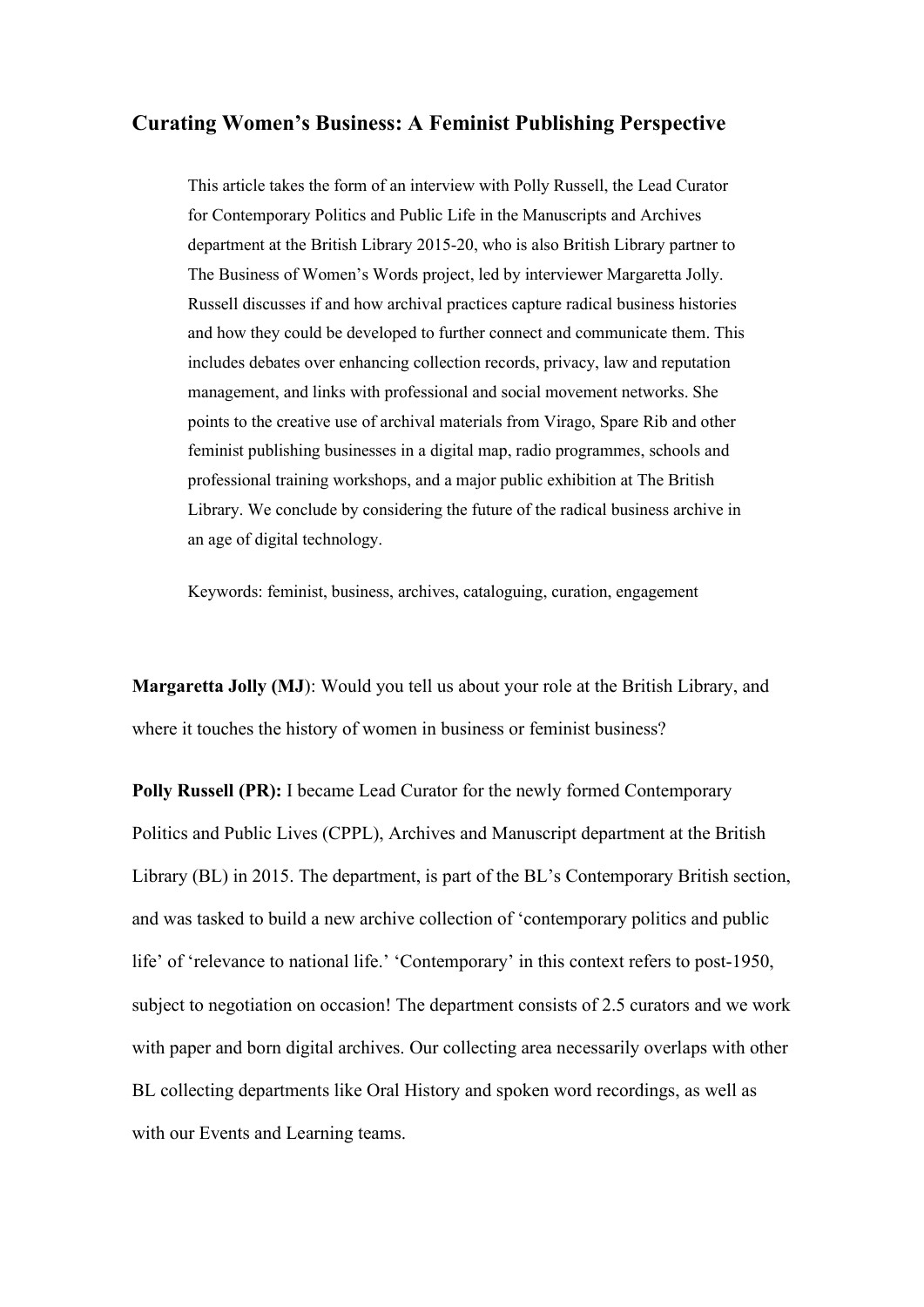Expanding into contemporary political archives the BL entered a wellestablished and busy field, including the Churchill Archives at Cambridge, the Modern Records Office at Warwick and the feminist collections at the Women's Library at London School of Economics, for instance. In joining this vibrant sector, the BL has sought to work collaboratively with other organisations and to determine, where possible, areas of expertise and specialism.

This has involved ongoing reflection of what is meant by 'contemporary politics and public life' and, indeed, what at any given time is 'relevant to national life'. In other words, who might be included in our frame? How do we decide what we do and don't collect? There are strategies we use to make these choices which I outline below but first it's useful to explain how, broadly, we understand the notion of 'contemporary politics and public life' post-1950.

The creation of the CPPL department provided the BL with an opportunity to map the material and cultural realities of UK politics in an age of mass media and social upheaval, and the shifting ideological terrain that determines what politics means. Before the Second World War, political identity was broadly conceived in terms of social class. But since the war, our conception of the political has been re-imagined to include race, gender, queer and environmental politics and a host of other social and political characteristics and preoccupations. Critical contestation of the political and public has resulted in new counter-cultural and political movements, whilst the collapse of the so-called post-war consensus, when mainstream politics generally agreed on the parameters of economic management and the welfare state, combined with a waning of established political structures, has brought forward new forms of politics. Such shifts have been paralleled in a transformation of the media landscape. A plethora of channels and platforms have disrupted older forms - newspapers, television and radio - forms that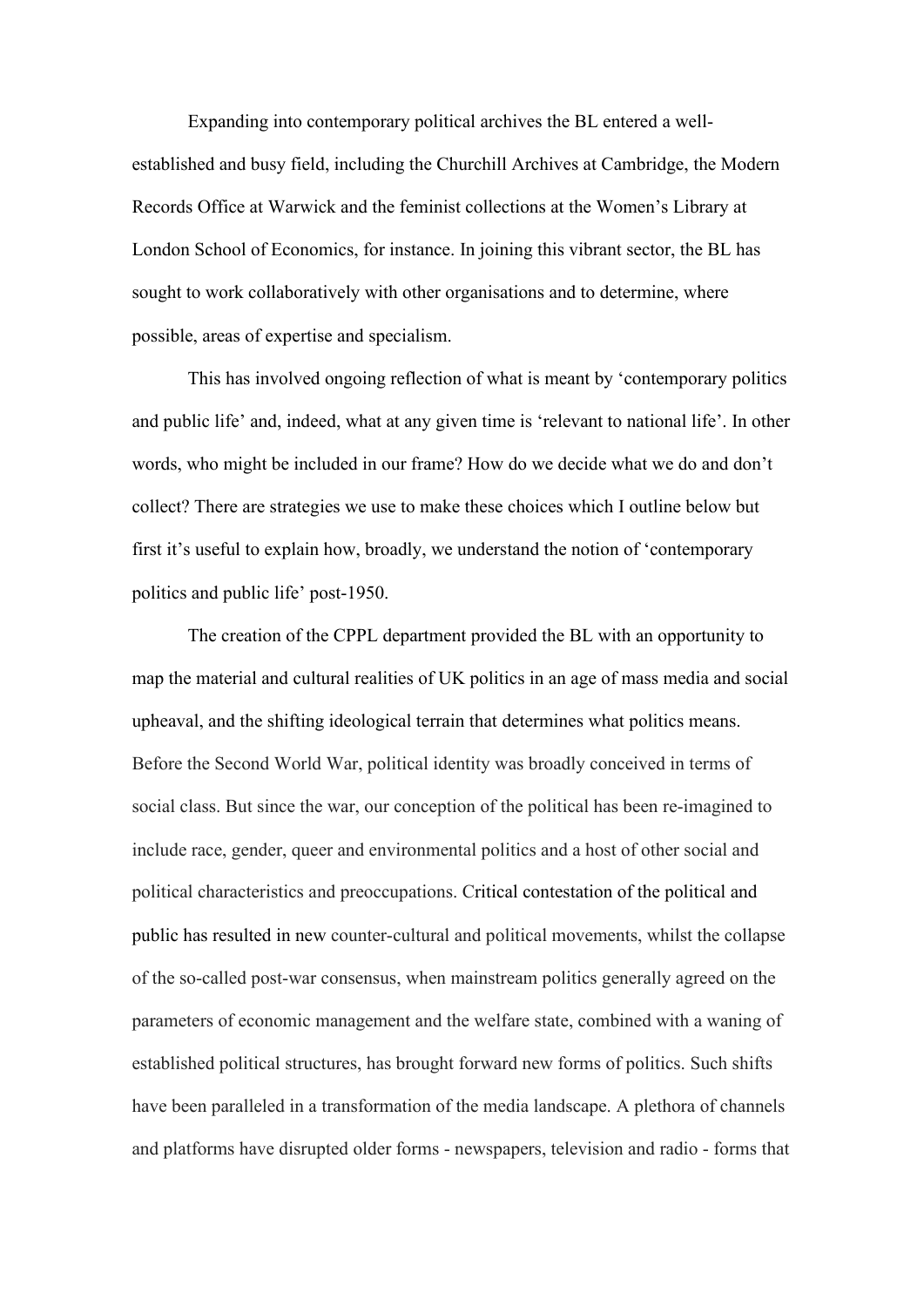were centralised, institutionalised and somewhat respected. There has been a fundamental change in what constitutes 'public life', and the boundaries between the public and the private are increasingly blurred.

With this broad understanding of contemporary politics and public life as dynamic, and as involving both 'official' and 'unofficial' politics, CPPL attempts to build a collection that represents the diversity and complexity of contemporary political and public life, and we deploy a number of approaches to help determine our collection priorities.

First, we have identified four key areas: 'Parliamentary Politics & Politicians', 'Activists, Campaigns & Campaigners', 'Impactful Scientists' and 'Publishers, Editors & Journalists'. These are not exhaustive but provide a useful frame for our collecting resource. Beyond these areas, we aim to build upon existing manuscript archival collections. Where we already have a collection, we may seek similar or complementary archives. A good example is our Carmen Callil archives, which we secured after first acquiring the Virago collection. Looking forward we hope these two important archives, which have already generated significant research interest, will help us acquire additional archives relevant to the history of feminist publishing.

Second, we work closely with BL colleagues, in particular the Oral History Department. We recognise the enormous research value in having content across a range of formats and so, where appropriate, approach people whose oral history interviews are archived at the BL to ask about their personal archives. Two excellent examples include the feminist campaigner Una Kroll, who fought for the ordination of women priests, and the sociologist Ann Oakley, known for her work on sex and gender, housework, childbirth and feminist social science. Both were interviewed for Sisterhood & After: The Women's Oral History Project and their oral histories are archived in our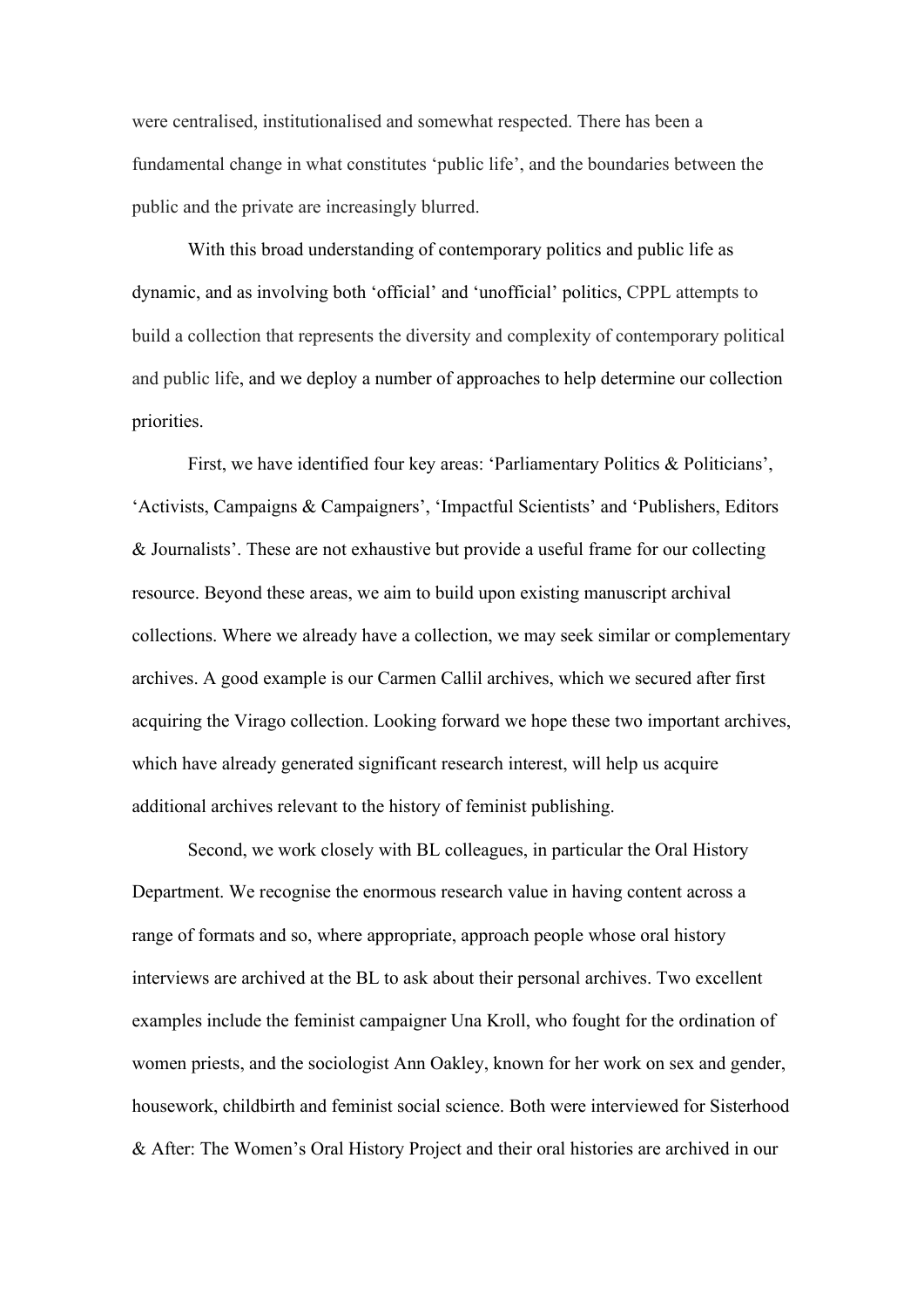Sound Archive. Subsequently, and in part as a result of this existing relationship with the BL, we were able to acquire their papers.

Third, we constantly assess what is meant by 'contemporary politics and public life' and their relevance to 'national life'. We aim to be reactive and proactive to reflect the shifting nature of the contemporary, so for example in light of the resurgence of the Black Lives Matter movement in 2020 we reviewed our collections and policies to assess our collections relating to Black life in Britain. Similarly, we were pleased to accept a donation from BBC Radio 4's 'The Covid Chronicles' of submissions from listeners about their experience of the Covid-19 pandemic and lockdown.

Finally, within our team we have research specialisms including science and scientists, food and food systems, feminism and the Women's Liberation Movement and broader social movements. Inevitably, the interests of curators and their research networks influence our archival acquisitions, although any material we acquire needs to fit within our agreed focus. A recent example of this was the acquisition of material from the campaigning organisation Sustain: The Alliance for Better Food & Farming, which came about as a result of my contacts, and which fit into our focus on 'Activists, Campaigns & Campaigners'.

Our commitment to collecting material and supporting research related to feminist history and feminist business archives reflects a number of factors. My involvement started with the 2010-14 Sisterhood & After (S&A) project, which established a national collection of oral histories here at the BL. These have attracted significant research interest, and are used as the basis for an archive, an online Learning resource, onsite school workshops and numerous events. In the last few years, feminist activism has been boosted by campaigns like 'Me Too' and 'He for She', by the centenary of the first women getting the vote in UK elections, and campaigns for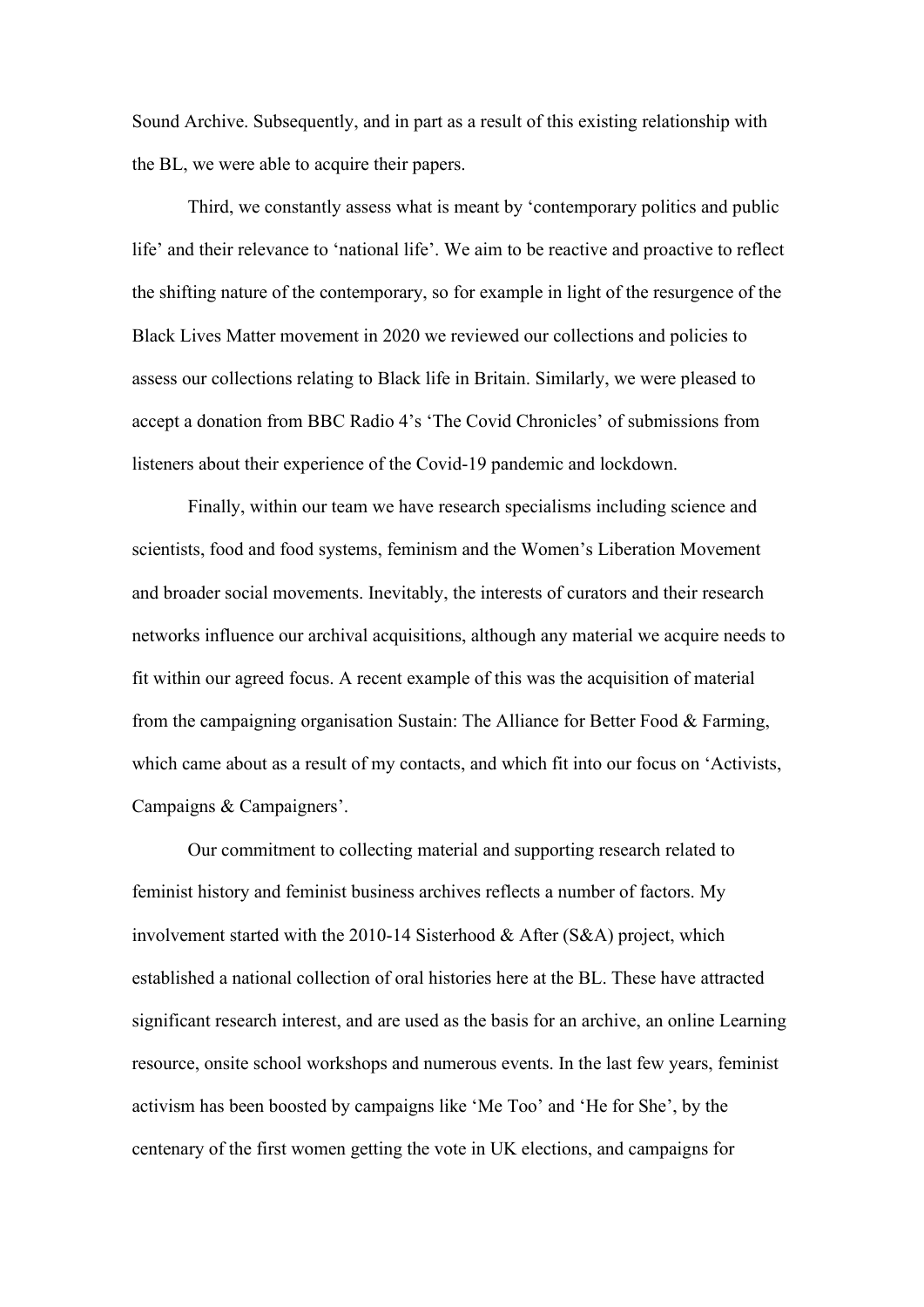commemorative statues, stamps and plaques. The S&A project, along with this current political moment, has demonstrated that BL audiences are keen to engage with feminist history, giving us a strong collecting rationale.

At the same time, colleagues in the literary archives and manuscript teams recognised the importance of the Virago story and were instrumental in acquiring the Virago and Callil archives - so central to the Business of Women's Words (BOWW) project. The archives are large, contain multiple formats - manuscript, print, born digital - and do not neatly fit into a single descriptive category. They are rich in material relating directly to 'business' along with material of a more personal nature. This simple – indeed simplistic – description hints at the complexity of understanding feminist business and feminist archives as reflecting both individual endeavour and the social, economic and financial contexts in which they worked. This makes them complex and utterly fascinating.

**MJ:** You have overseen an expansion of the BL's feminist holdings and programming. What were your motives? Did you encounter any obstacles? What helped you?

**PR:** First, the BL's commitment to collecting and sharing feminist material is clear, as seen in the Women's Liberation Movement learning workshops, online women's history resources and, most recently, our largescale exhibition Unfinished Business: The Fight for Women's Rights. I have never faced obstacles in developing this subject, save the inevitable resource limits and, as you would expect with a subject so vast, varied and sometimes contested, a healthy debate about content.

Remember as well, that the BL has an explicit remit to create, promote and build the national collection and support research. Within this, as I have explained, our scope is to collect materials reflecting contemporary politics and public life which are 'of relevance' to UK national life. As you know, the last decade has seen a reinvigoration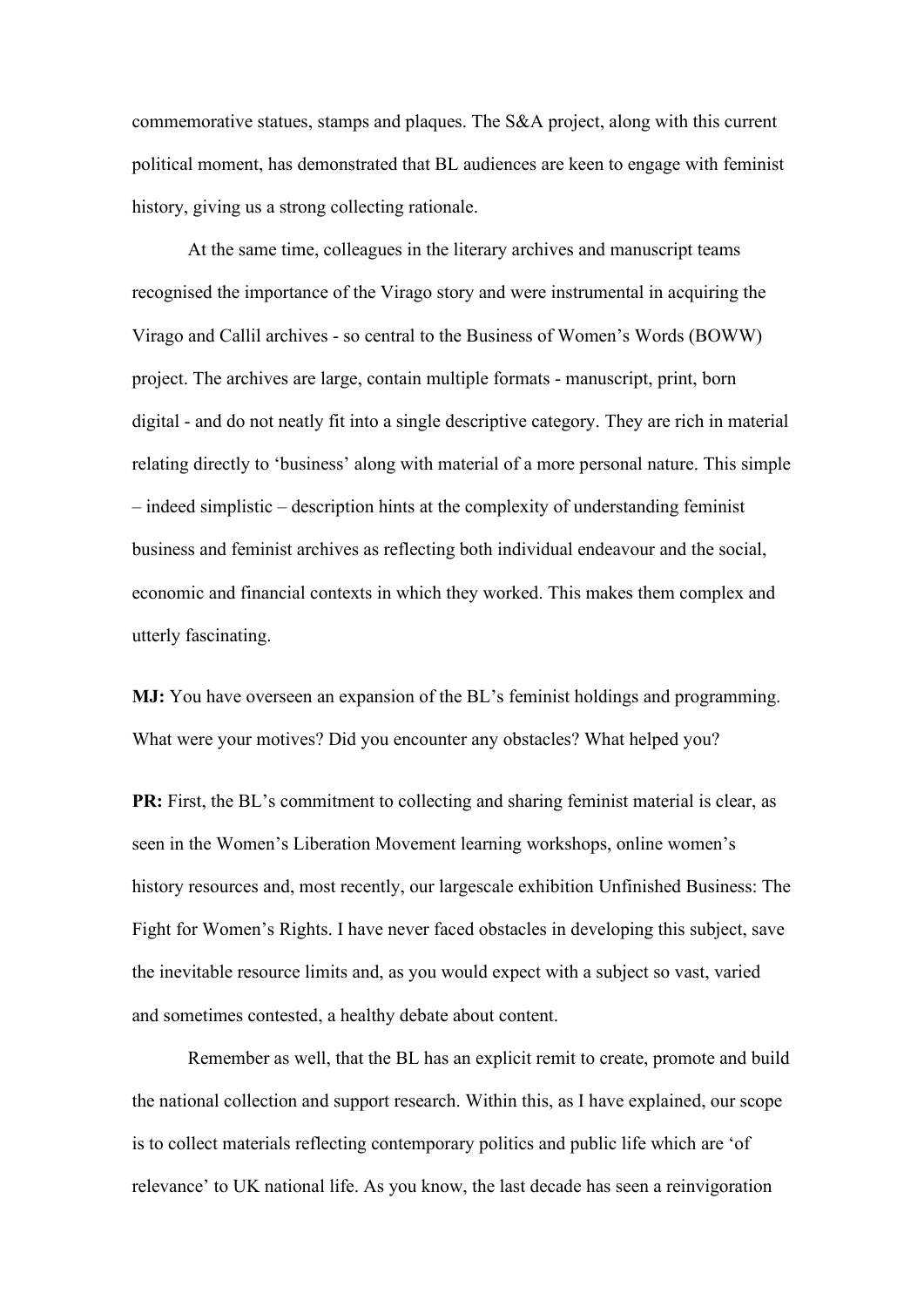of feminist debate and scholarship. More recently, the Covid-19 pandemic has disproportionately impacted women, highlighting the structural inequalities women experience, particularly since many are in low paid, precarious work or have extensive caring responsibilities. [1](#page-8-0) So there is no doubt that feminism and its complex and dynamic history is 'of relevance' to the contemporary moment here, indeed globally. In this sense, the BL has a responsibility to collect materials which relate to this subject.

And speaking personally, I have long appreciated women's history and feminism as a lens to view the world. It is impossible to separate my academic curiosity from my political commitment to justice, diversity and inclusion and the changes they demand. Feminist history, as we know, is capacious and often painful, but also inspiring and energising. The tenacity, humour and courage of the generations of women and their allies who have challenged the status quo must be documented, analysed and shared to understand the past and influence the future.

**MJ:** I'm imagining that readers would love to hear about the BL's 'jewels' in feminist/women's publishing specifically.

**PR:** I would draw people's attention to two particular BL collection areas: the contemporary archives & manuscript collections and the oral history collections. Each holds treasures relevant to women's and feminist publishing, often with important overlap.

The [Virago](http://hviewer.bl.uk/IamsHViewer/Default.aspx?mdark=ark:/81055/vdc_100000000035.0x00000f&_ga=2.39156516.685347012.1600605629-1283136981.1600605629) and Callil archives are terrific. Both contain materials relating to the business of publishing and to the history of Virago from an independent imprint in the

<span id="page-8-0"></span><sup>1</sup> For example, see: [https://www.wrc.org.uk/Handlers/Download.ashx?IDMF=a1f51f03-fb60-](https://www.wrc.org.uk/Handlers/Download.ashx?IDMF=a1f51f03-fb60-4dab-b352-c2cb54bd0552) [4dab-b352-c2cb54bd0552.](https://www.wrc.org.uk/Handlers/Download.ashx?IDMF=a1f51f03-fb60-4dab-b352-c2cb54bd0552) Accessed 11 October 2020.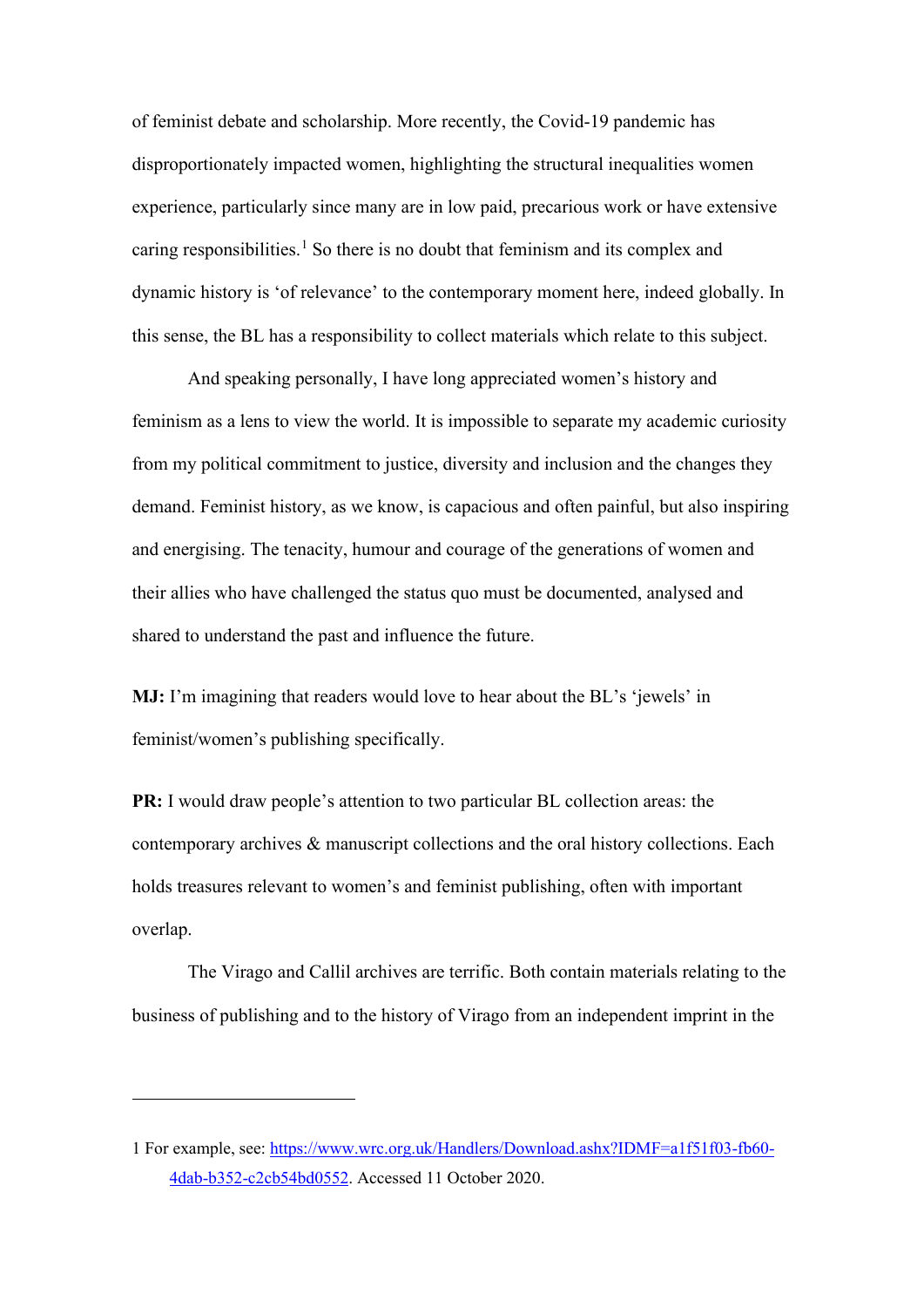1970s to its incorporation under Little Brown in the 1990s. Both include more than 500 files: letters, notebooks, receipts, annual reports, meeting minutes, publicity posters and leaflets as well as individual files on authors like Maya Angelou and Mary Chamberlain. Other organisational archives at the British Library which may be of interest include the [Society of Authors Archive](http://searcharchives.bl.uk/IAMS_VU2:IAMS032-001963884) (1876-1982) and the Macmillan Archive.<sup>[2](#page-9-0)</sup>

Wonderful material relating to women and publishing can also be found in the archives of individual writers, ranging from correspondence with publishers, to contracts and financial records. BL examples include [Angela Carter,](http://searcharchives.bl.uk/IAMS_VU2:IAMS032-000000450) [Penelope](http://searcharchives.bl.uk/IAMS_VU2:IAMS032-003441246)  [Fitzgerald,](http://searcharchives.bl.uk/IAMS_VU2:IAMS032-003441246) [Margaret Forster,](http://searcharchives.bl.uk/IAMS_VU2:IAMS032-003463667) [Beryl Bainbridge,](http://searcharchives.bl.uk/IAMS_VU2:IAMS032-001977816) [Phyllis Bottome,](http://searcharchives.bl.uk/IAMS_VU2:IAMS032-000178515) and [Eva Figes,](http://searcharchives.bl.uk/IAMS_VU2:IAMS032-002481877) the latter particularly in relation to Figes' editing of Macmillan's series on women writers.

Significant collections relating to women's and feminist publishing are also held by the BL's oral history collections, including Sisterhood & After, of course, as well as [The Women in Publishing project](http://cadensa.bl.uk/uhtbin/cgisirsi/x/0/0/5?searchdata1=CKEY7760509&library=ALL%20) which captures memories of the campaigning group from its inception in 1979 to around 2000, its formative and most ground-breaking years. Interviewees include Jane Cholmeley and Jane Anger, both co-founders of the Silver Moon bookshop, and Liz Calder, founder director of Bloomsbury publishing. Besides BL catalogue records, the project has its own [website](https://www.womeninpublishinghistory.org.uk/content/category/themes/the-beginning-of-women-in-publishing) exploring the history of the Women in Publishing initiative.

Also worth exploring is [Book Trade Lives](http://cadensa.bl.uk/uhtbin/cgisirsi/x/0/0/5?searchdata1=CKEY5545204&library=ALL) oral history project, features 118 indepth interviews covering the period from the 1920s to 2007, with recordings of women booksellers, agents, publishers and secretaries from companies like Bodley Head, Faber

<span id="page-9-0"></span><sup>2</sup> See the forthcoming BL collection guide.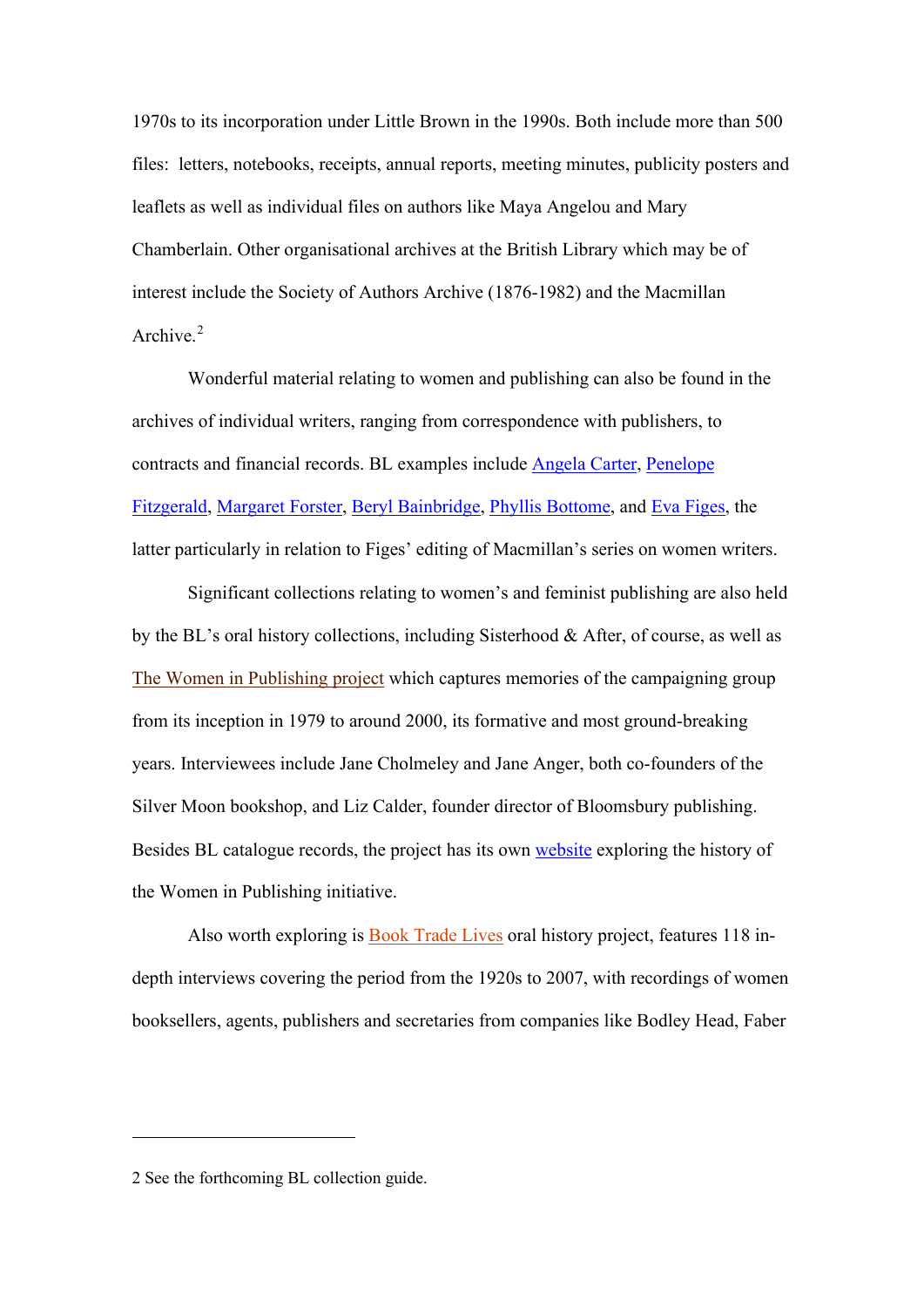& Faber and Allen & Unwin. The project's interviewer Sue Bradley wrote a book based on this which provides an invaluable introduction to the collection.<sup>[3](#page-10-0)</sup>

Finally, **[Authors' Lives](http://cadensa.bl.uk/uhtbin/cgisirsi/x/0/0/5?searchdata1=CKEY7089186&library)** is an ongoing project that contains interviews with Britain's leading poets and writers, together with technical and specialist writers, campaigners and literary journalists. Currently the collection includes around seventy recordings including Bernadine Evaristo, Jacqueline Wilson, Andrea Levy and Sarah Waters.

I'd also describe as a 'jewel' the BL's complete digitised run of [Spare Rib.](https://journalarchives.jisc.ac.uk/britishlibrary/sparerib/) This provides an invaluable tool for analysing the rise and demise of the UK Women's Liberation Movement's best-known magazine. Accompanying this resource is a contextual [website](https://www.bl.uk/spare-rib) hosted by the BL including selected highlights from the magazine as well as essays, some of them written by former Spare Rib writers, editors and collective members. Sadly, as a result of the UK leaving the EU in January 2021, the basis of the copyright status of the digitised magazine, which relies heavily on EU orphan works directive, will come to an end. As a result the full run of digitised Spare Rib magazines will be withdrawn though the contextual site will remain.<sup>[4](#page-10-1)</sup>

Outside the BL, I'd recommend the records of publishing houses held by the [Archive of British Printing and Publishing](https://collections.reading.ac.uk/special-collections/collection-overview/archive-of-british-printing-and-publishing/) at the University of Reading, which also holds [additional records from the Macmillan Archive.](https://collections.reading.ac.uk/special-collections/collections/macmillan-and-co-ltd-archive/)

**MJ:** Wonderful stuff! A related question: do you consider that the business activities of, for example, an activist press, were seen at the time as secondary or even an

<span id="page-10-0"></span><sup>3</sup> Sue Bradley (2008), *The British Book Trade: An Oral History*. London: British Library.

<span id="page-10-1"></span><sup>4</sup> For more information see: [https://blogs.bl.uk/socialscience/2019/10/spare-rib-update.html.](https://blogs.bl.uk/socialscience/2019/10/spare-rib-update.html) Accessed 11 October 2020.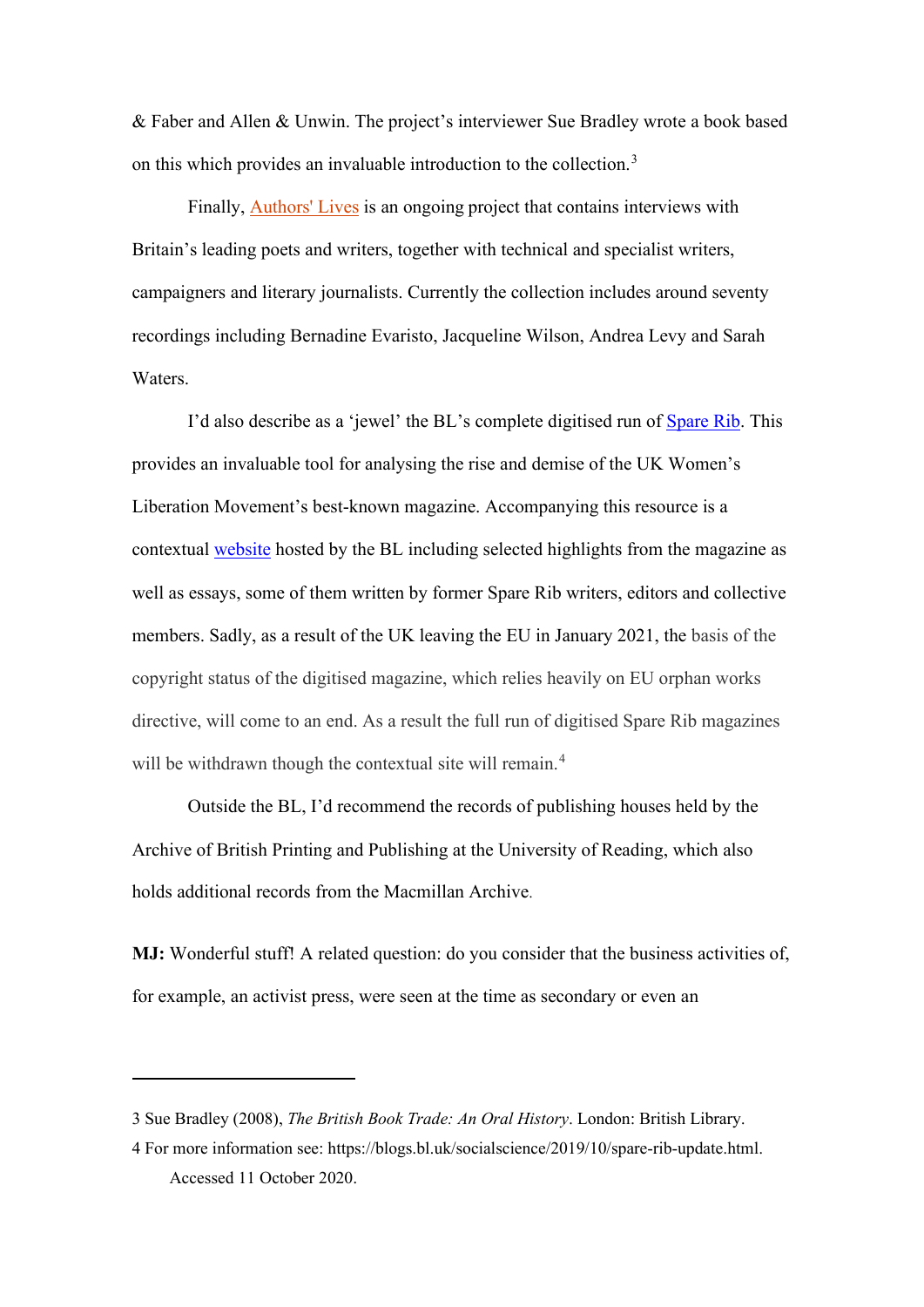afterthought?

**PR:** Apart from the excellent work of business historians, people have generally overlooked activist business activities. I think, this is partly to do with what you have written about so eloquently– that the activist critique of capitalism fosters an analytical blind spot about businesses and income-generation, and a focus instead on the products of such activity. Even with well-established publishing companies whose purpose is to make money, it is the editorial practices and outputs which get attention, whilst the business of the business takes second place. Perhaps this is understandable because the business aspects of an organisation is a bit like the engine in a car. It has to work but getting under the bonnet to examine the engine is less alluring than the journey. Yet of course, in the case of publishing, and in particular Virago as the BOWW research has unearthed, the business context and practices were at times instrumental in determining the editorial context and output and success of the company.

Angela Phillips has written a piece on the BL's *Spare Rib* website which considers the question also being addressed by BOWW, about whether and how a business can have feminist credentials while remaining financially viable. I can take no credit for this. In fact, back in 2015 I was mostly focused on the editorial content and aesthetics of *Spare Rib*, not its business side. It was the articles, the anarchic layout and wonderful photographs and illustrations which appealed. I hardly considered the logistics even though I was working closely with members of the *Spare Rib* Collective on the *Spare Rib* digitisation project and was therefore inevitably grappling with matters of management, ownership and copyright which are, of course, in part the story of business. The impetus to write about the actual business of *Spare Rib* came entirely from Phillips who insisted on putting this front and centre. This reveals, of course, my own curatorial focus and blind spots and how a background in the arts and literature can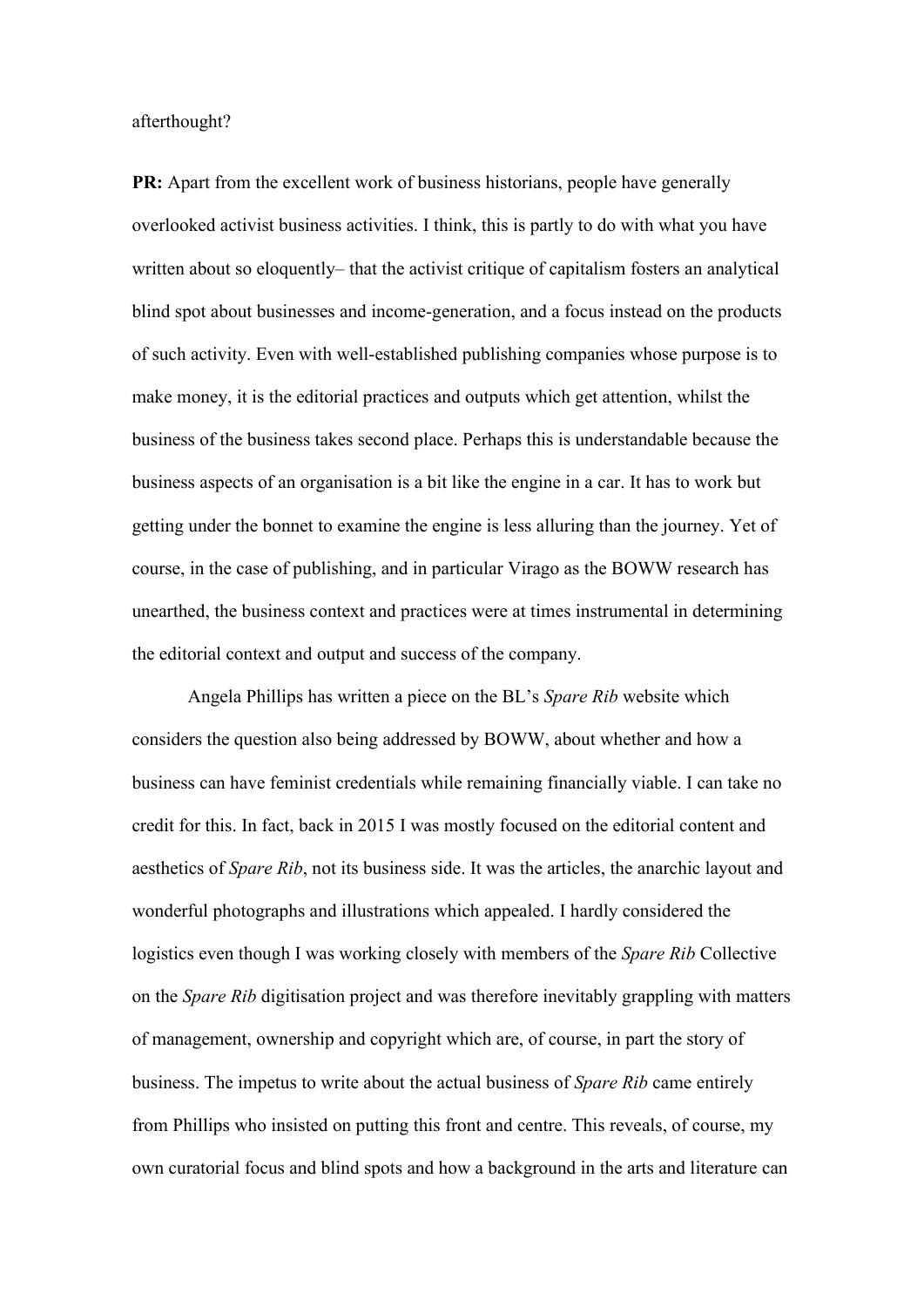prioritise editorial over economic, content over process. Phillips' article and another about the day to day workings of Spare Rib on the same website opened my eyes to the exciting and essential job of thinking through the business of publishing as well as the outputs. It was why I have been so thrilled to work with the BOWW project.

**MJ:** Why does the library collect such materials? Who are the main users – and who might be the ideal users?

**PR:** I've described the BL's explicit remit to build, curate and preserve the UK's national collection of published, written and digital content. We are required to be 'comprehensive' and so our collections continually grow, each month, by nearly a kilometre of physical items, and nearly seven terabytes of digital content. BL collections comprise between 150 million and 200 million items, including books, journals, newspapers, patents, maps, prints, manuscripts, stamps, photographs, sound recordings, digital publications and over two billion pages of UK web content. Everything we do is underpinned by our responsibilities as custodians of this extraordinary resource, guaranteeing access to it for future generations.

Public engagement and research are at the core of our activities. Our Knowledge Centre is the focus for conferences, talks and workshops and we regularly hold events about women's history, politics and activism. The Learning Programme includes an expanding website of resources for teachers and students as well as onsite provision of workshops. These include WLM sessions as well as an online Women's History umbrella page including the S&A, *Spare Rib*, Suffrage, maps of the history of Women's Rights and Women's Liberation Movement activism and Unfinished Business resources. Our reading rooms receive 1.5 million visitors every year, and we are putting more content online. Our Sounds Portal includes thousands of music and oral history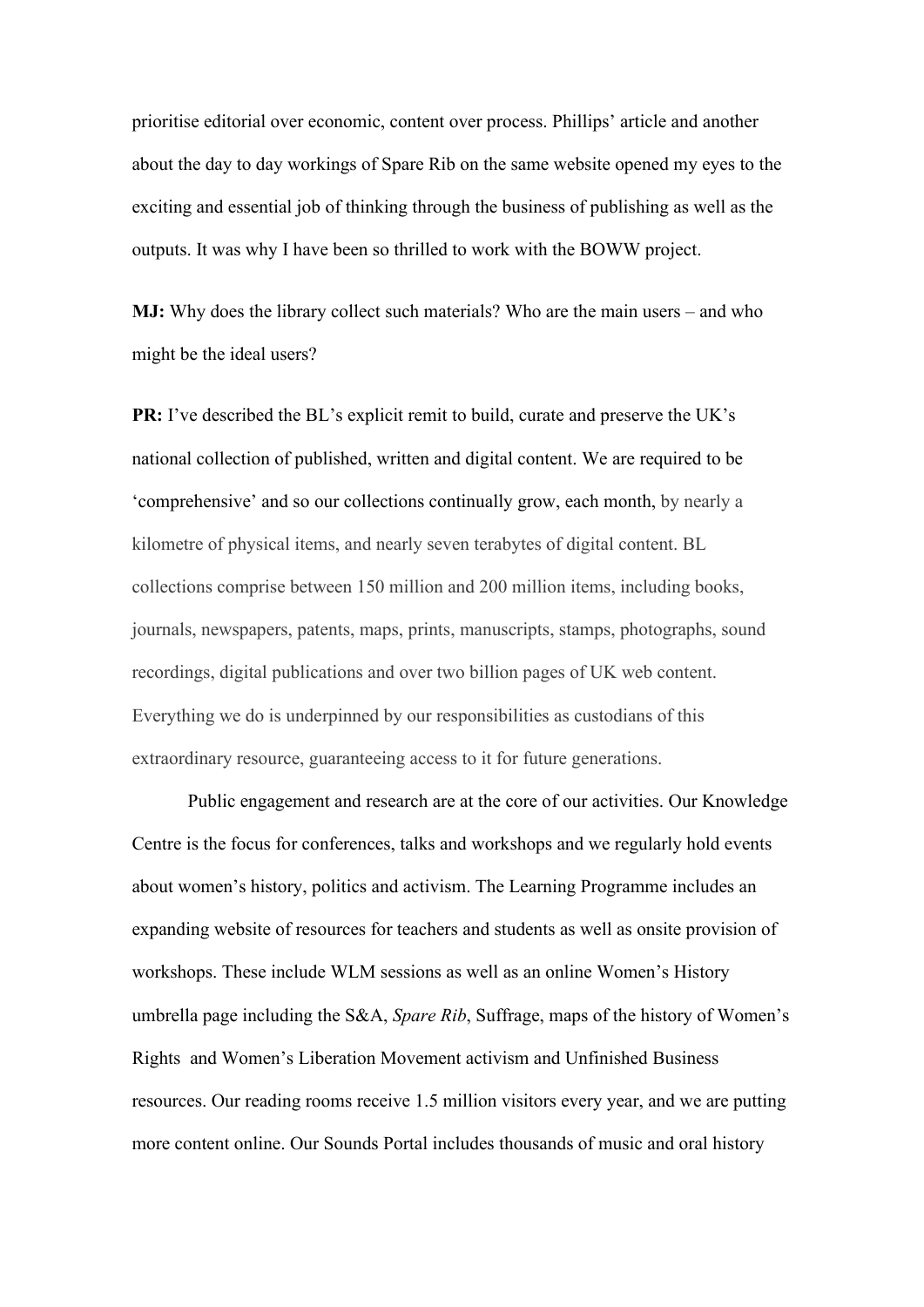recordings which are free to access anywhere in the world and feature the voices and accounts of many significant women or of women's lives.

Contemporary Politics and Public Life (CPPL) at the BL acquires the archives of individuals, organisations and businesses that are significant to contemporary British culture. Together, the Contemporary Archives and Manuscripts departments at the BL aim to build a collection that will represent the diversity and complexity of contemporary political and public life in Britain and the rich and broad literary heritage.

More specifically the BL's collections relating to feminist publishing unveil a history which, without doubt, has transformed British society and politics. The mechanics of the businesses which fuelled so many of these debates and changes, and documented and recovered so much feminist history, cry out to be preserved and explored. They provide nuanced accounts of business history, which might inform, even transform, future business practice.

**MJ:** How does the BL manage the challenges of reputation management for people and bodies in the archive – important for anyone in today's mediated world, but perhaps especially so in the business context? Do you avoid collecting from a business still trading?

**PR:** Good working relationships are at the heart of all archives and their donors but with contemporary archives this is especially true. Often, and certainly with Virago and Spare Rib, many key people are still alive. Effort to acquire contemporary archives is always the start of a relationship, which is part of the joy of working with them. When archiving and making content available, we take into account donor requests about material they feel is sensitive and should be closed for a time. Indeed, we seek to work with donors and draw on their expertise during the cataloguing process and beyond. Of course, we are always keen to give access as soon as possible but this has to be balanced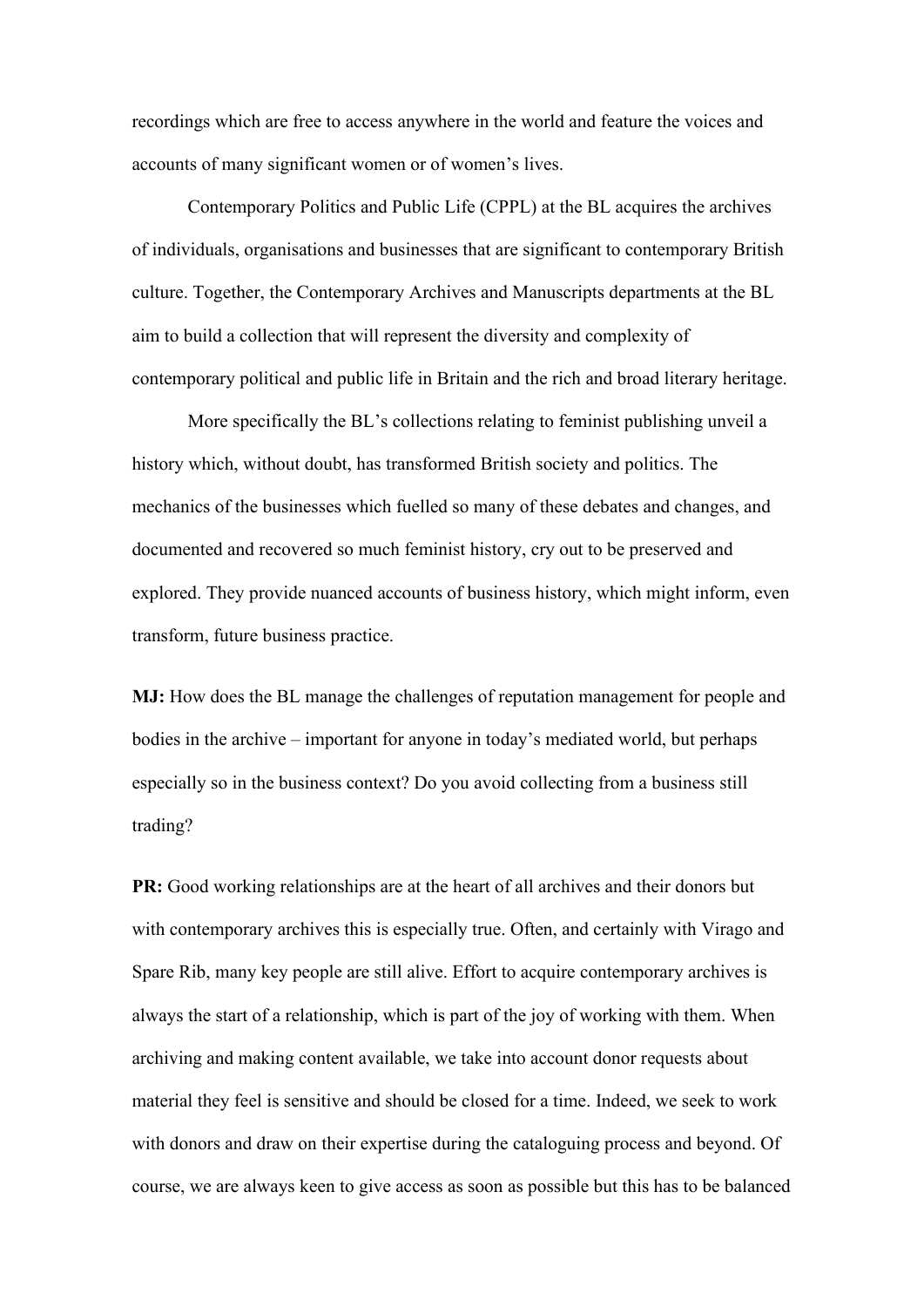against personal and commercial sensitivities and the requirements of General Data Protection Regulations (GDPR). Where necessary we can close sections of archives for periods of time while making available significant quantities of material which we assess as low risk.

We do collect material from businesses which are ongoing concerns, agreeing with donors what might have commercial implications or sensitivities. Often we agree a cut-off date for when material can be accessed – twenty years for example, though this is subject to negotiation and discussion. Regular accruals of materials, donated by mutual agreement, are agreed on a yearly or two-yearly basis.

**MJ:** What should feminist or women's publishers today be thinking about if they want to be remembered? Digital business transactions and accountancy platforms are becoming ever more necessary to compete – yet without the colour or preservability of, for example, the receipts for restaurants or handwritten annotations by Virago editors in the early days. Or is it time to champion the right to be forgotten?

**PR:** The almost complete transfer from analogue to digital has significant implications for archives, archivists as well as archive creators and donors. There is a significant risk that while it is possible to store far more in a digital realm, it is also easy to destroy and lose digital content unwittingly. It is one thing to retain the right to be forgotten but quite another to be forgotten because of the precarious and changing nature of digital data management. At the most simple level I would advise anyone wanting to archive a business to pay close attention to two things: first, with hardcopy content, to identify material which does not exist elsewhere (letters, drafts of minutes, publicity leaflets etc) and to file one copy in a safe, dry and pest-free location, ideally with some rudimentary ordering system; second, to established from IT experts or, better, archivists familiar with born digital archiving, robust protocols for copying, preserving and storing digital